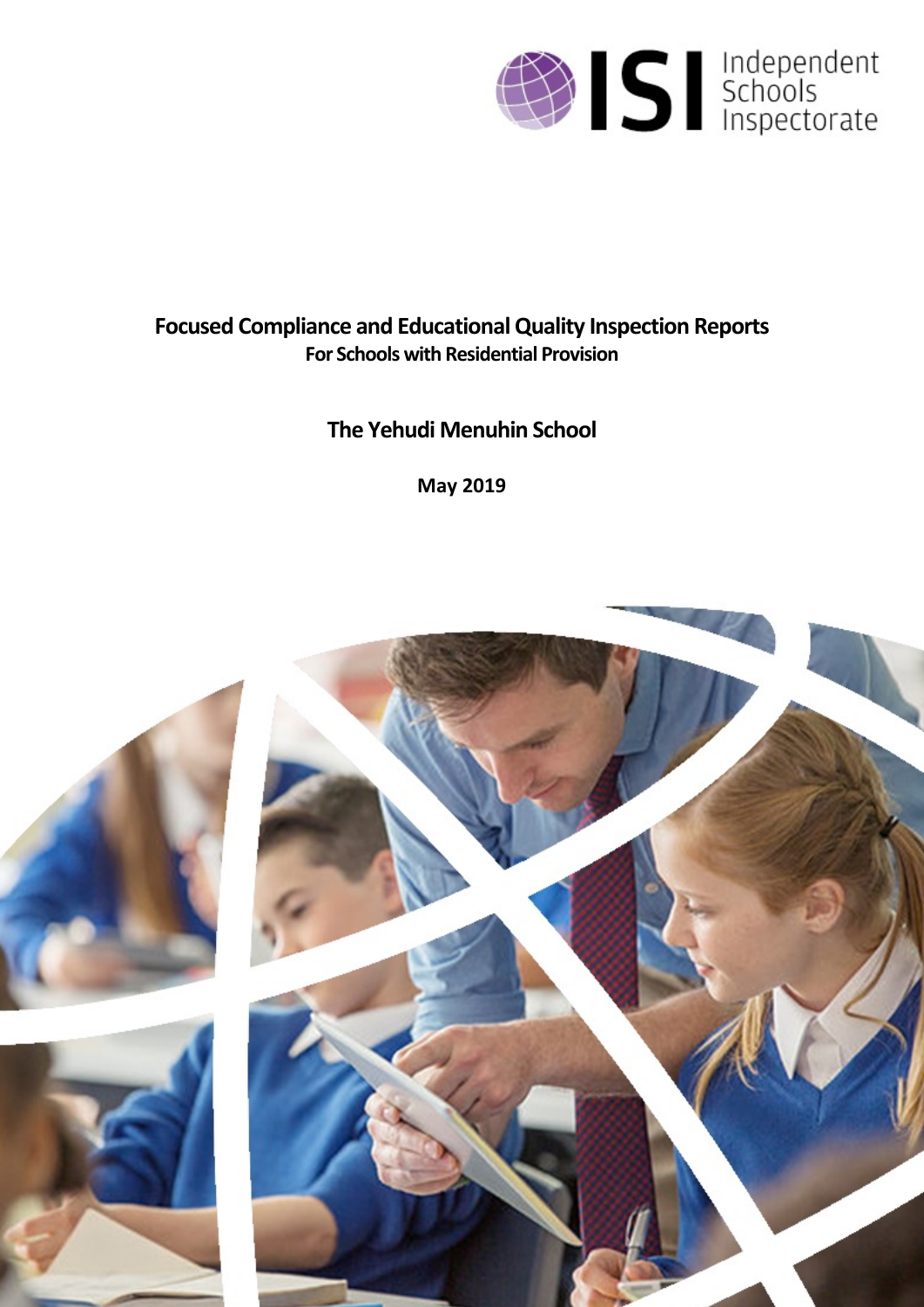# <span id="page-1-0"></span>**Contents**

| <b>Contents</b> |                                                                      |                |
|-----------------|----------------------------------------------------------------------|----------------|
|                 | <b>School's Details</b>                                              | 3              |
| 1.              | <b>Background Information</b>                                        | 4              |
|                 | <b>About the school</b>                                              | 4              |
|                 | What the school seeks to do                                          | 4              |
|                 | About the pupils                                                     | 4              |
| 2.              | <b>Regulatory Compliance Inspection</b>                              | 5              |
|                 | Preface                                                              | 5              |
|                 | <b>Key findings</b>                                                  | $\overline{7}$ |
|                 | PART 1 - Quality of education provided                               | 7              |
|                 | PART 2 - Spiritual, moral, social and cultural development of pupils | $\overline{ }$ |
|                 | PART 3 - Welfare, health and safety of pupils                        | 7              |
|                 | PART 4 - Suitability of staff, supply staff, and proprietors         | 8              |
|                 | PART 5 - Premises of and accommodation at schools                    | 8              |
|                 | <b>PART 6 - Provision of information</b>                             | 9              |
|                 | PART 7 - Manner in which complaints are handled                      | 9              |
|                 | PART 8 - Quality of leadership in and management of schools          | 9              |
| 3.              | <b>Educational Quality Inspection</b>                                | 10             |
|                 | Preface                                                              | 10             |
|                 | <b>Key findings</b>                                                  | 11             |
|                 | Recommendation                                                       | 11             |
|                 | The quality of pupils' academic and other achievements               | 12             |
|                 | The quality of the pupils' personal development                      | 15             |
| 4.              | <b>Inspection Evidence</b>                                           | 18             |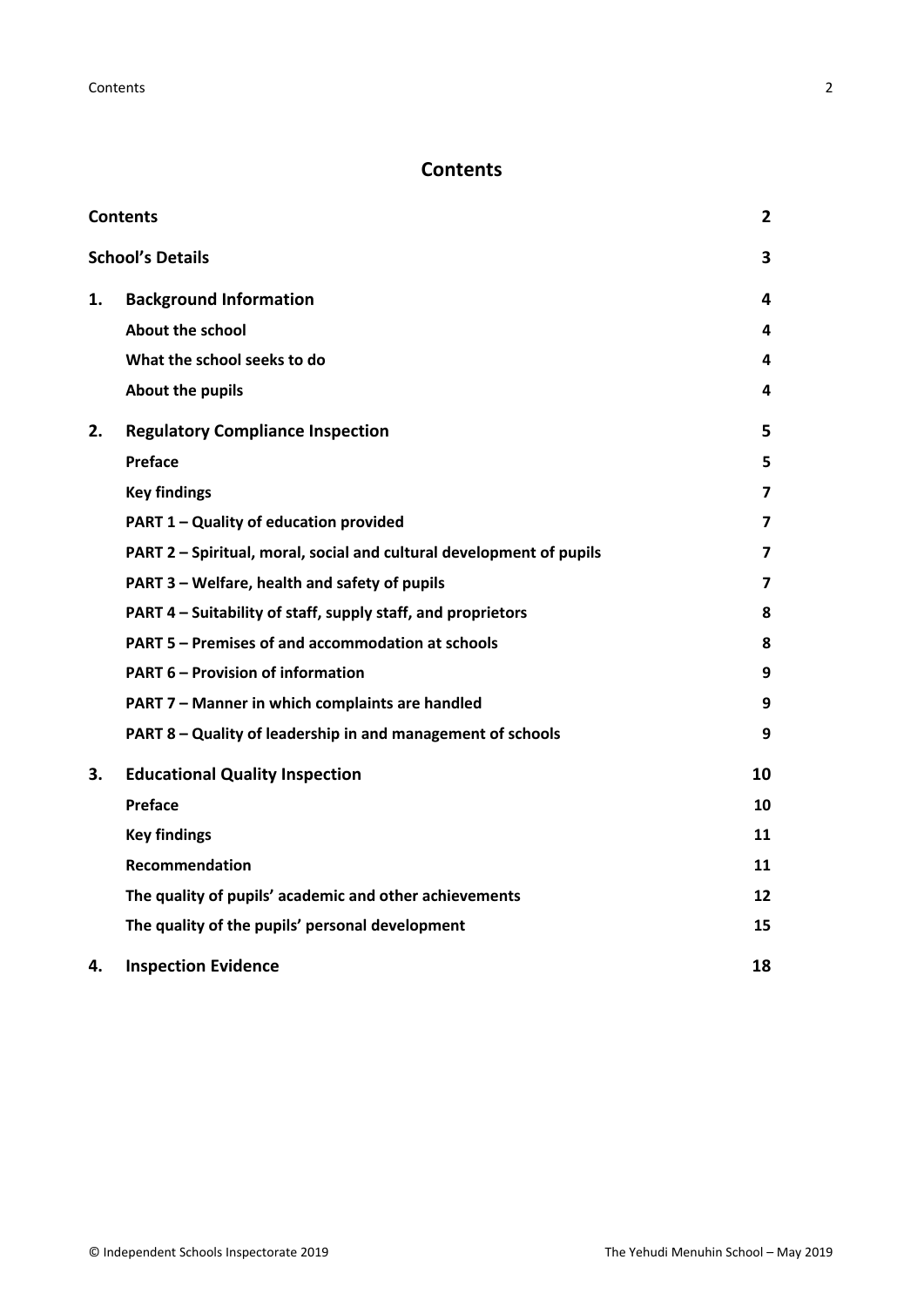| <b>School</b>                    | The Yehudi Menuhin School |    |                 |    |
|----------------------------------|---------------------------|----|-----------------|----|
| <b>DfE</b> number                | 936/6539                  |    |                 |    |
| <b>Registered charity number</b> | 312010                    |    |                 |    |
| <b>Address</b>                   | The Yehudi Menuhin School |    |                 |    |
|                                  | Stoke d'Abernon           |    |                 |    |
|                                  | Cobham                    |    |                 |    |
|                                  | Surrey                    |    |                 |    |
|                                  | <b>KT11 3QQ</b>           |    |                 |    |
| <b>Telephone number</b>          | 01932 864739              |    |                 |    |
| <b>Email address</b>             | head@menuhinschool.co.uk  |    |                 |    |
| Headteacher                      | Mrs Kate Clanchy          |    |                 |    |
| <b>Chair of governors</b>        | Mr Richard Morris         |    |                 |    |
| Age range                        | 8 to 19                   |    |                 |    |
| Number of pupils on roll         | 87                        |    |                 |    |
|                                  | <b>Boys</b>               | 38 | Girls           | 49 |
|                                  | Day pupils                | 19 | <b>Boarders</b> | 68 |
|                                  | <b>Juniors</b>            | 9  | <b>Seniors</b>  | 50 |
|                                  | <b>Sixth Form</b>         | 28 |                 |    |
| <b>Inspection dates</b>          | 30 April to 2 May 2019    |    |                 |    |

# <span id="page-2-0"></span>**School's Details**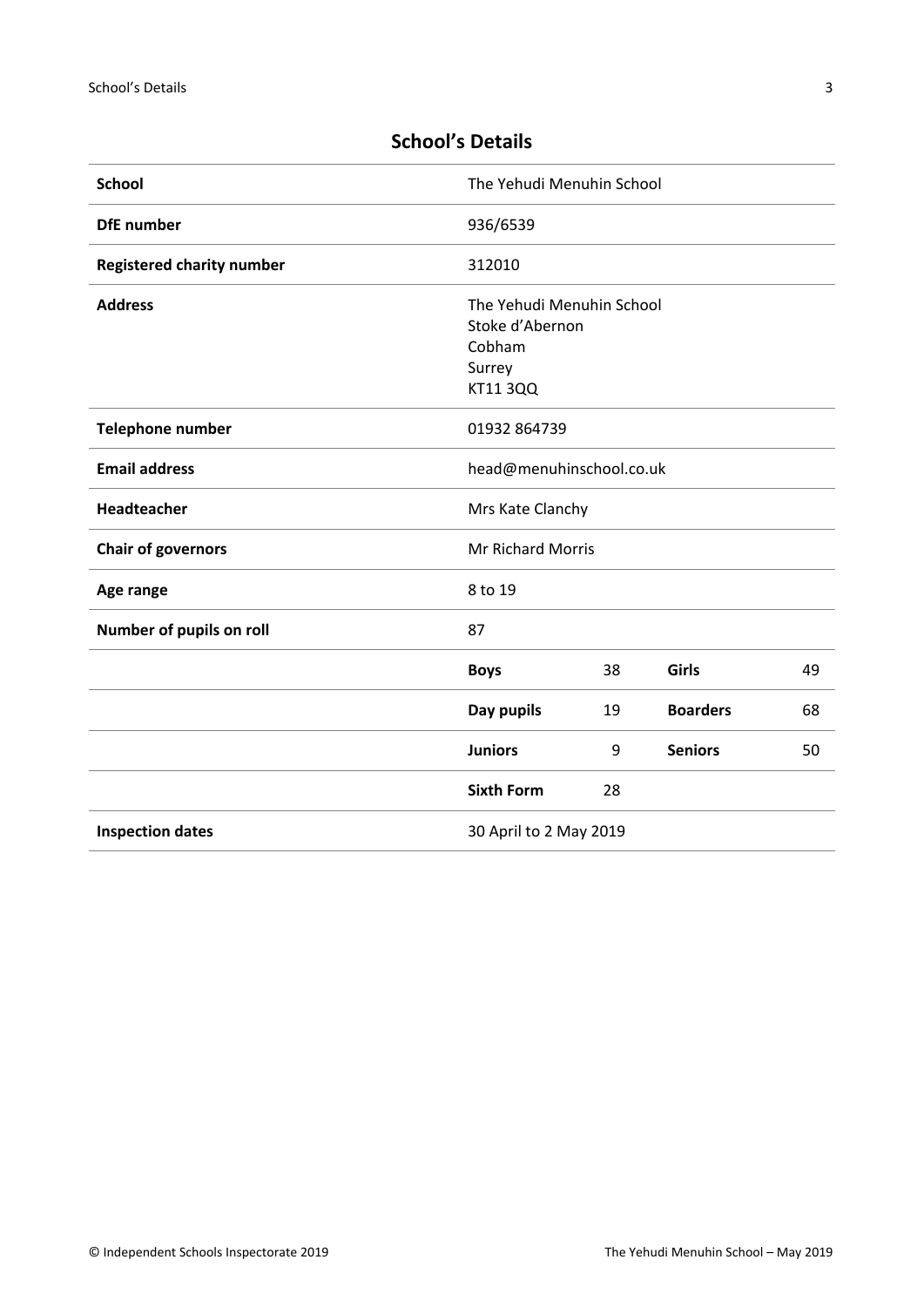# <span id="page-3-0"></span>**1. Background Information**

#### <span id="page-3-1"></span>**About the school**

- 1.1 The Yehudi Menuhin School is an independent co-educational boarding and day school for musically gifted pupils between the ages of 8 and 19 years. It offersspecialist tuition on violin, viola, cello, double bass, piano, classical guitar and harp, and at least half of each pupil's day is devoted to musical studies. Some pupils spend an additional year to support their entry to international conservatoires. The school was founded by Lord Menuhin in 1963 and relocated to its present site at Stoke d'Abernon in Surrey in 1964. It is a charitable company limited by guarantee, administered by governors who are directors as well as trustees. The school was accorded special status as a centre of excellence for the performing arts in 1973 and since then has been supported by the Department for Education, through its music and dance scheme.
- 1.2 Most of the school's population are boarders. They are accommodated in two houses, Music House for the girls, and Harris House for the boys. Teaching, performance and boarding facilities are grouped around the original early nineteenth-century buildings. Since the previous inspection, the school has successfully applied to increase its numbers to 100 and refurbished the boys' boarding house. The current headteacher took up her appointment in January 2018 and members of the leadership team have all been appointed since that date, with the exception of the director of music who was appointed to that post in September 2017, having been a member of the music department since September 2006.

#### <span id="page-3-2"></span>**What the school seeks to do**

1.3 The school aims to develop the musical potential of gifted young people, regardless of race, creed or financial background within an academic environment that supports and develops their social, emotional, aesthetic and physical needs. It endeavours to prepare pupils for their adult lives, either as musicians or in other roles, as friendly, thinking individuals well equipped to contribute to the international community.

### <span id="page-3-3"></span>**About the pupils**

1.4 Pupils come from all over the world, joining the school in all year groups following a comprehensive audition. Nationally standardised test data provided by the school indicate that the ability of the pupils in the senior school is above average and the school's own assessment indicates similar ability for pupils in the junior school The school has identified six pupils as having special educational needs and/or disabilities (SEND), which include dyslexia, five of these pupils receive additional specialist help. No pupil in the school has an education, health and care (EHC) plan or a statement of special educational needs. English is an additional language (EAL) for 50 pupils, 25 of whom receive additional support. All pupils are exceptionally musically talented but those identified as having other academic abilities receive individualised provision, entering public examinations early and taking part in external competitions.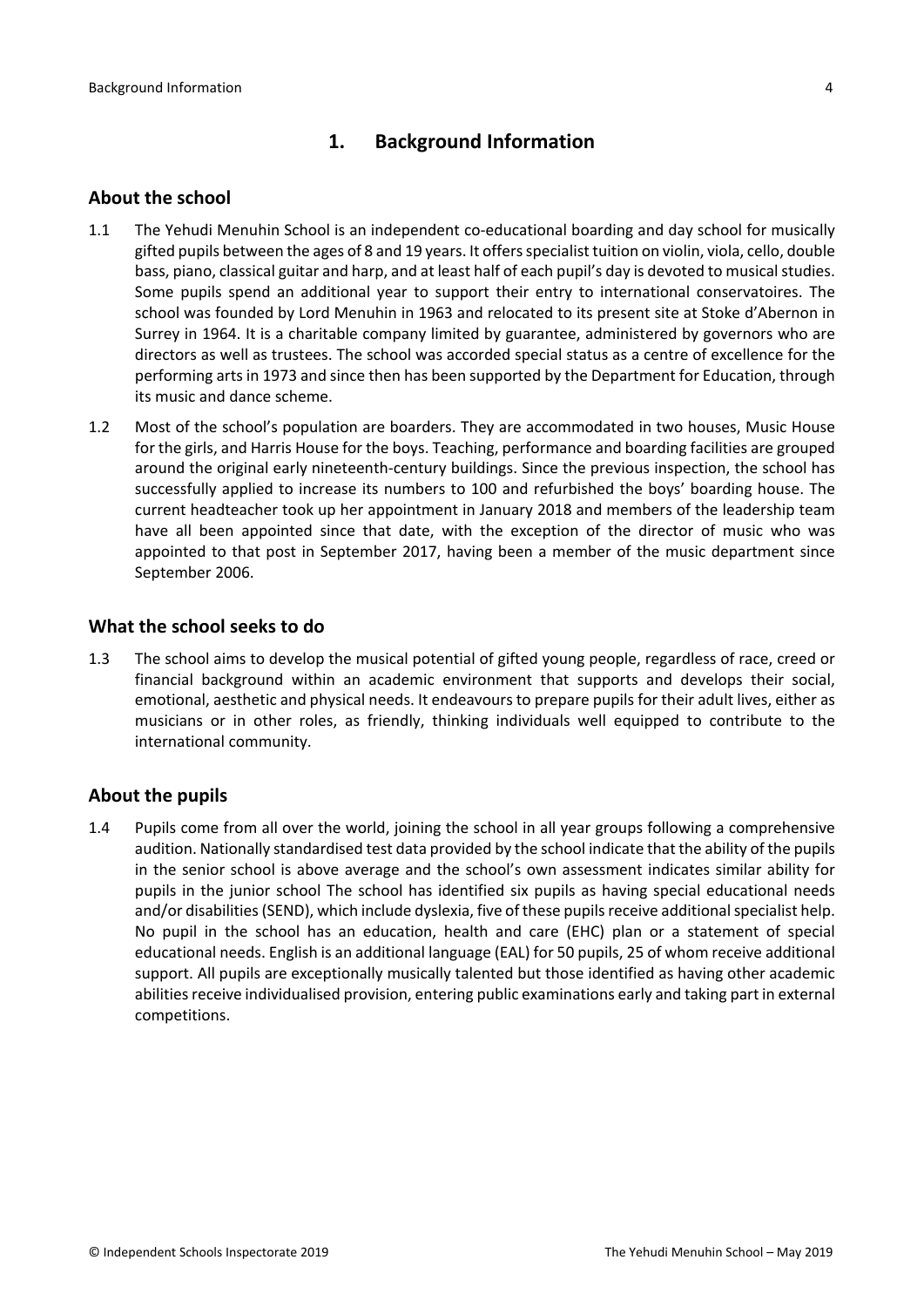# <span id="page-4-0"></span>**2. Regulatory Compliance Inspection**

#### <span id="page-4-1"></span>**Preface**

The registration authority for independent schools is the Department for Education (DfE), which directs inspection according to a specified frequency or at any time where the DfE has particular concerns about a school. The Independent Schools Inspectorate (ISI) is the body approved by the Secretary of State for the purpose of inspecting schools which are, or whose heads are, in membership of the associations which form the Independent Schools Council (ISC) and reporting on the extent to which they meet the Independent School Standards ('the standards') in the Schedule to the Education (Independent School Standards) Regulations 2014. Accordingly, inspection records whether the school meets each of these standards, which are arranged in eight Parts, each of which is divided into separate paragraphs. Additionally, the inspection reports on the school's accessibility plan under Schedule 10 of the Equality Act 2010 and the ban on corporal punishment under section 548 of the Education Act 1996. It comments on the progress made by the school in meeting the compliance action points set out in the school's most recent statutory inspection.

This inspection also contains specific judgements on the National Minimum Standards for Boarding Schools ('boarding NMS'). It also comments on the progress made by the school in meeting the compliance action points set out in the most recent statutory boarding inspection and it judges the extent to which the school currently meets the boarding NMS. It identifies any standards which the school does not meet and requires action to meet them. Findings are distributed across sections relating to the eight Parts of the standards.

All association independent schools will have an inspection within three yearsfrom April 2016, in accordance with the Framework and DfE requirements. The inspection may be of COMPLIANCE ONLY or a combined inspection of EDUCATIONAL QUALITY AND COMPLIANCE depending on a number of factors, including findings from their most recent inspection. Schools judged not to meet the standards, including the boarding NMS, may also be subject to a progress monitoring visit before their next routine inspection. The progress monitoring visit will judge whether the school has taken the necessary action to meet any un-met standards identified at their previous inspection.

The inspection was also carried out under the arrangements of the ISC Associations for the maintenance and improvement of the quality of their membership.

**This is a FOCUSED COMPLIANCE INSPECTION which was combined with an inspection of EDUCATIONAL QUALITY, the report of which appears later in this document. The COMPLIANCE inspection reports only on the school's compliance with the standards**, **including the boarding NMS.** The standards represent minimum requirements and judgements are given either as **met** or as **not met**. All schools are required to meet all the standards applicable to them. Where the minimum requirements are not met, this is clearly indicated in the relevant section of the report and the school is required to take the actions specified. In this focused compliance inspection, key regulations and standards have been inspected in detail. These are the regulations on safeguarding; measures to guard against bullying; arrangements for pupils' health and safety, arrangements to check the suitability of staff; the provision of information to parents; the handling of parents' complaints; and other related aspects of leadership and management, together with the NMS covering the same areas. The remaining standards and requirements are deemed to continue to be met unless evidence to the contrary has been found.

Inspections do not include matters that are outside of the regulatory framework described above, such as: an exhaustive health and safety audit; compliance with data protection requirements; an in-depth examination of the structural condition of the school, its services or other physical features; contractual arrangements with parents; an investigation of the financial viability of the school or its accounting procedures.

Inspectors may be aware of individual safeguarding concerns, allegations and complaints as part of the inspection process. Such matters will not usually be referred to specifically in published reports in this document but will have been considered by the team in reaching its judgements.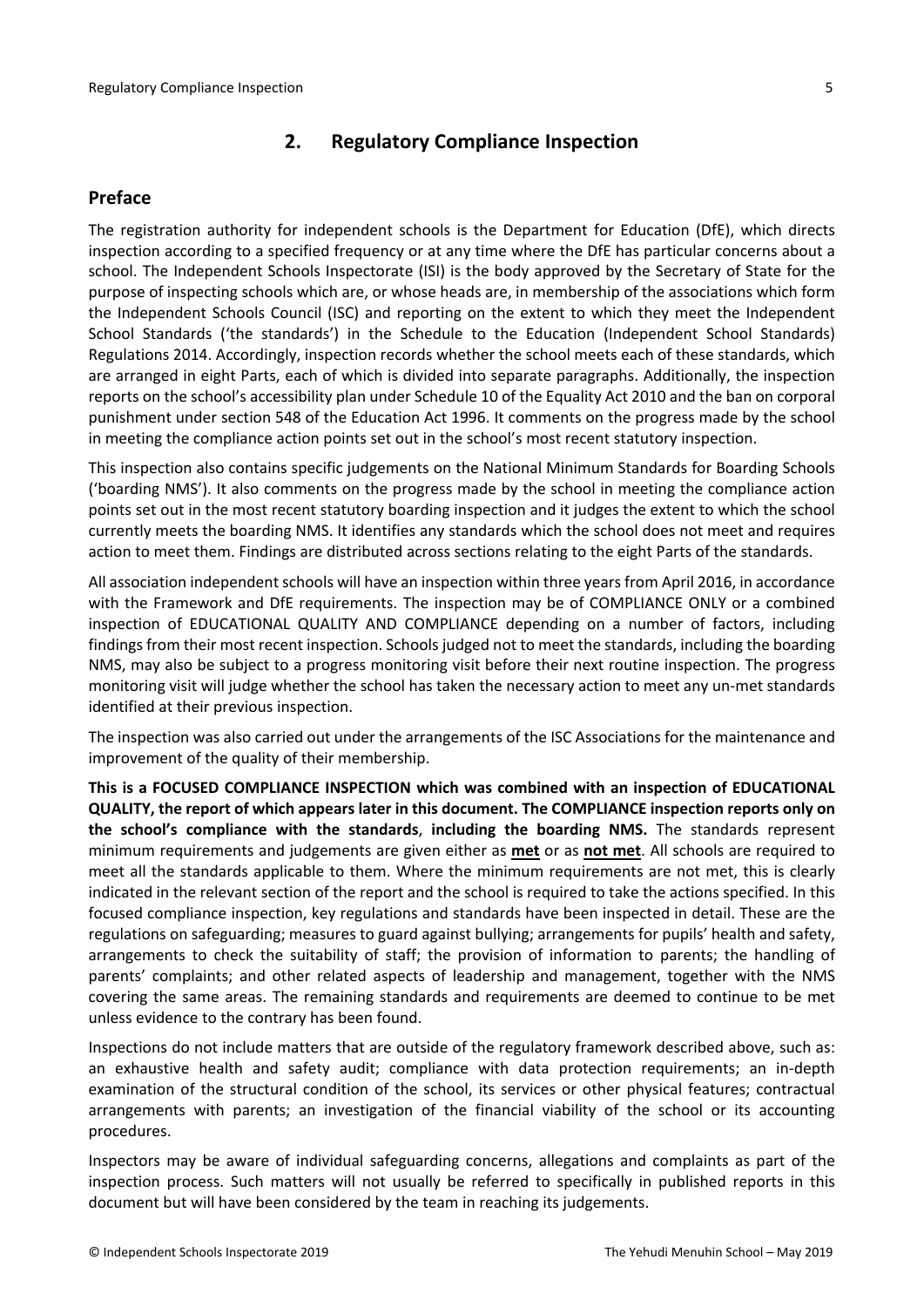Links to the full regulations and requirements can be found here: The Education [\(Independent](http://www.legislation.gov.uk/uksi/2014/3283/contents/made) School Standards) [Regulations](http://www.legislation.gov.uk/uksi/2014/3283/contents/made) 2014, National Minimum [Standards](https://www.gov.uk/government/uploads/system/uploads/attachment_data/file/416186/20150319_nms_bs_standards.pdf) for Boarding Schools.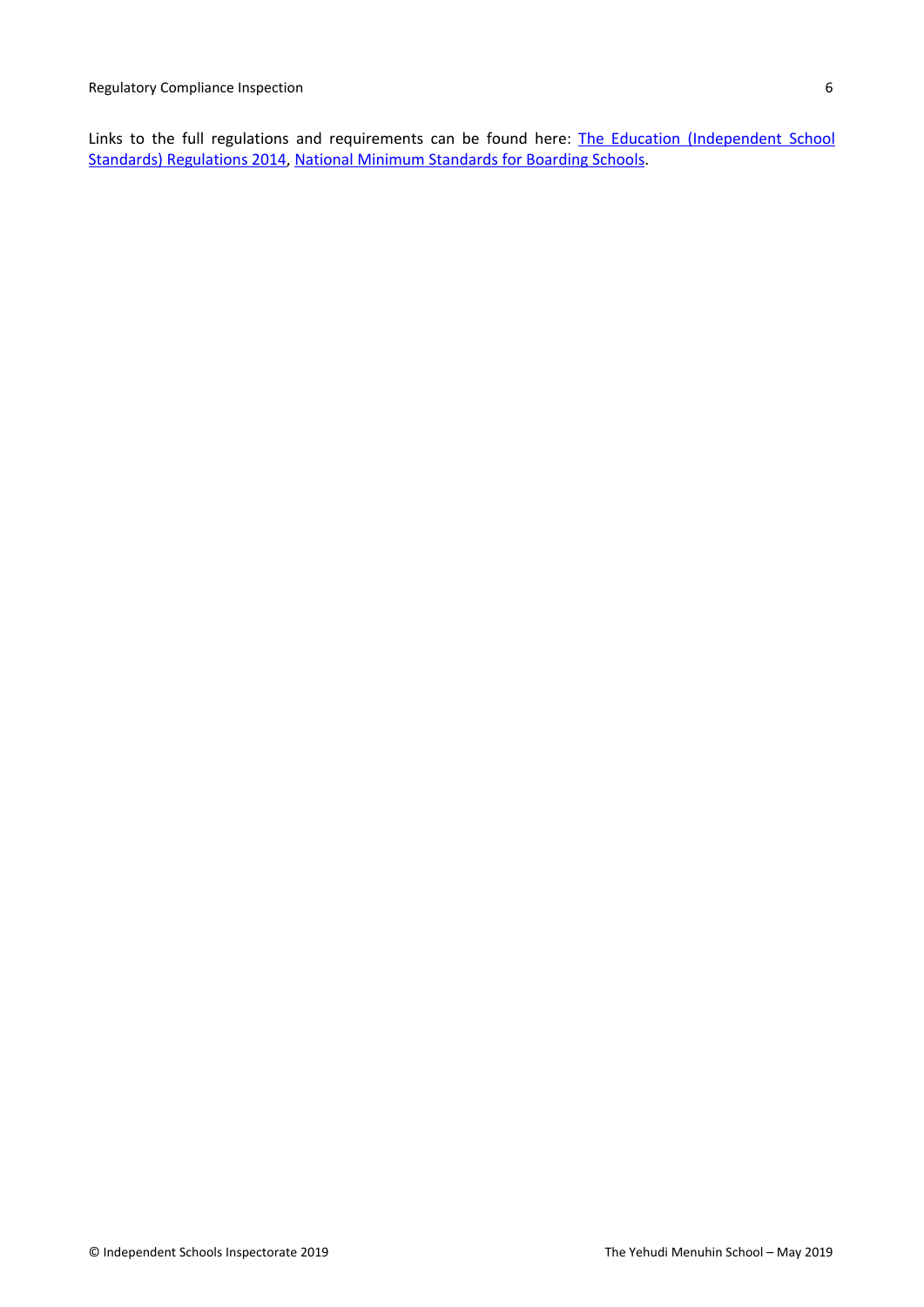# <span id="page-6-0"></span>**Key findings**

2.1 The school does not meet all of the required standards in the schedule to the Education (Independent School Standards) Regulations 2014, the National Minimum Standards for Boarding Schools and associated requirements, and should take immediate action to remedy deficiencies as detailed below.

# <span id="page-6-1"></span>**PART 1 – Quality of education provided**

- 2.2 In the junior school, the school measures attainment using national curriculum tests. In 2015, the results were well above the national average for maintained schools.
- 2.3 At GCSE in the years 2014 to 2017, performance has been well above the national average for maintained schools.
- 2.4 In the sixth form, A-level resultsin the years 2015 and 2016 have been well above the national average for sixth formers in maintained schools. In 2017 results were above the national average.
- 2.5 The curriculum is documented, supported by appropriate plans and schemes of work for the pupils and covers the required breadth of material. The teaching enables pupils to make good progress, encompasses effective behaviour management and is supported by suitable resources. A suitable framework for the assessment of pupils' performance is in place.
- **2.6 The standards relating to the quality of education [paragraphs 1–4] are met.**

# <span id="page-6-2"></span>**PART 2 – Spiritual, moral, social and cultural development of pupils**

- 2.7 Principles and values are actively promoted which facilitate the personal development of pupils as responsible, tolerant, law-abiding citizens. Boarders' views are actively encouraged, and their opinions and concerns are appropriately considered by staff. Any prefect system operating in the school is suitably managed.
- **2.8 The standard relating to spiritual, moral, social and cultural development [paragraph 5] and NMS 17 and 19 are met.**

# <span id="page-6-3"></span>**PART 3 – Welfare, health and safety of pupils**

- 2.9 In most respects, arrangements are made to safeguard and promote the welfare of pupils by means that pay due regard to current statutory guidance; good behaviour is promoted; bullying is prevented so far as reasonably practicable; health and safety requirements are met, including those relating to fire safety; provision is made for first aid. Pupils are properly supervised; admission and attendance registers are maintained, as required, and there is a strategic approach to risk assessment. A disability access plan is in place.
- 2.10 An appropriate induction process for pupils new to boarding is implemented, and suitable provision is made for boarders' medical and health care, their food and drink and for managing boarders' laundry and possessions. Boarders have suitable contact with friends and family and access to a programme of activities. Boarding staff are appropriately trained and deployed.
- 2.11 The school's arrangements for safeguarding on a day-to-day basis are secure. Pupils feel safe in school and are confident that they know how to stay safe online. Staff receive regular updates on specific aspects of safeguarding and are aware of how to report concerns. Referrals to external services are prompt and records are maintained correctly. Whilst full-time staff are trained at an appropriate level for their responsibilities, not all visiting staff have undertaken training. Records showing which staff have not completed safeguarding training have not been followed up to ensure their training is expedited. In a few cases, the school has not ensured that it follows statutory guidance in ensuring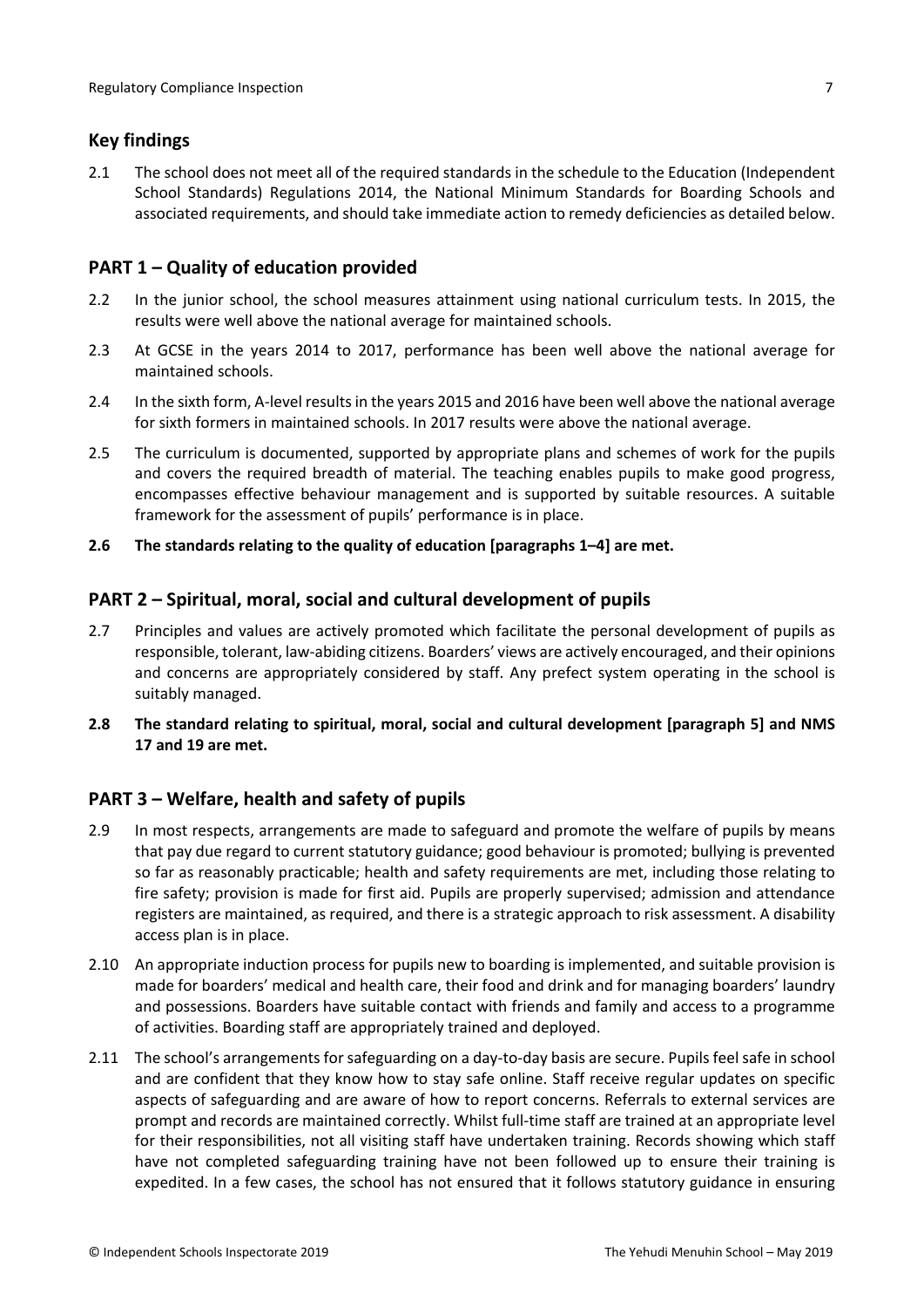**2.12 The standards relating to welfare, health and safety [paragraphs 9 to 16], the requirement of Schedule 10 of the Equality Act 2010, the ban on corporal punishment under section 548 of the Education Act 1996 and NMS 2–4, 6-10 and 12, 15 and 16 are met, but those in paragraphs 7 [safeguarding] and, for the same reason, 8 [safeguarding of boarders] and NMS 11 [child protection] are not met.**

#### **Action point 1**

 **the school must ensure that the safeguarding policy is implemented effectively with regard to the induction and training of visiting staff [paragraph 7(a) and (b); 8(a) and (b) and NMS 11].**

#### **Action point 2**

 **the school must ensure that its recruitment procedures have due regard to statutory guidance, particularly in carrying out a separate barred list check before staff start work, should the criminal record check be delayed, and also obtaining references before appointments are confirmed [paragraphs 7(a) and (b); 8(a) and (b) and NMS 11].**

# <span id="page-7-0"></span>**PART 4 – Suitability of staff, supply staff, and proprietors**

- 2.13 Visitors to boarding accommodation are appropriately supervised and the school's arrangements for guardianship are suitably managed.
- 2.14 Whilst most recruitment checks on staff are correctly carried out, the school has not ensured that medical fitness and qualifications are always checked before appointments are confirmed. The single central register does not consistently record the dates that all checks were carried out.
- 2.15 Most of the standards relating to the suitability of those in contact with pupils at the school in paragraphs 17-21 and NMS 14 are met but those in paragraph 18 (2)(b), 18 (2)(c)(ii and iv), 18 (2)(f) **and 18(3); paragraph 21(3)(a)(iii and iv) and 21 (3)(b) [suitability of staff, supply staff and proprietors] and, for the same reason, NMS 14.1 [staff recruitment and checks on other adults] are not met.**

#### **Action point 3**

 **the school must ensure that it carries out appropriate checks to confirm medical fitness and qualifications, and those against the prohibition from teaching list, before confirmation of appointment and ensure these checks are recorded in the single central register of appointments** [paragraphs 18 (2)(b), 18 (2)(c)(ii and iv), 18 (2) (f) and 18 (3); paragraph 21 (3)(iii and iv) and NMS **14.1].**

### <span id="page-7-1"></span>**PART 5 – Premises of and accommodation at schools**

- 2.16 Suitable toilet and changing facilities, and showering facilities where required by the standard, and appropriate accommodation for pupils' medical and therapy needs are provided. The premises are maintained to a standard commensurate with health and safety; acoustics and lighting are appropriate; water provision is adequate. Suitable outdoor space is provided for physical education and outdoor play. Boarding accommodation is adequate for the needs of all boarders, and safeguards and promotes their welfare.
- **2.17 The standardsrelating to the premises and accommodation [paragraphs 22–31] and NMS 5 are met.**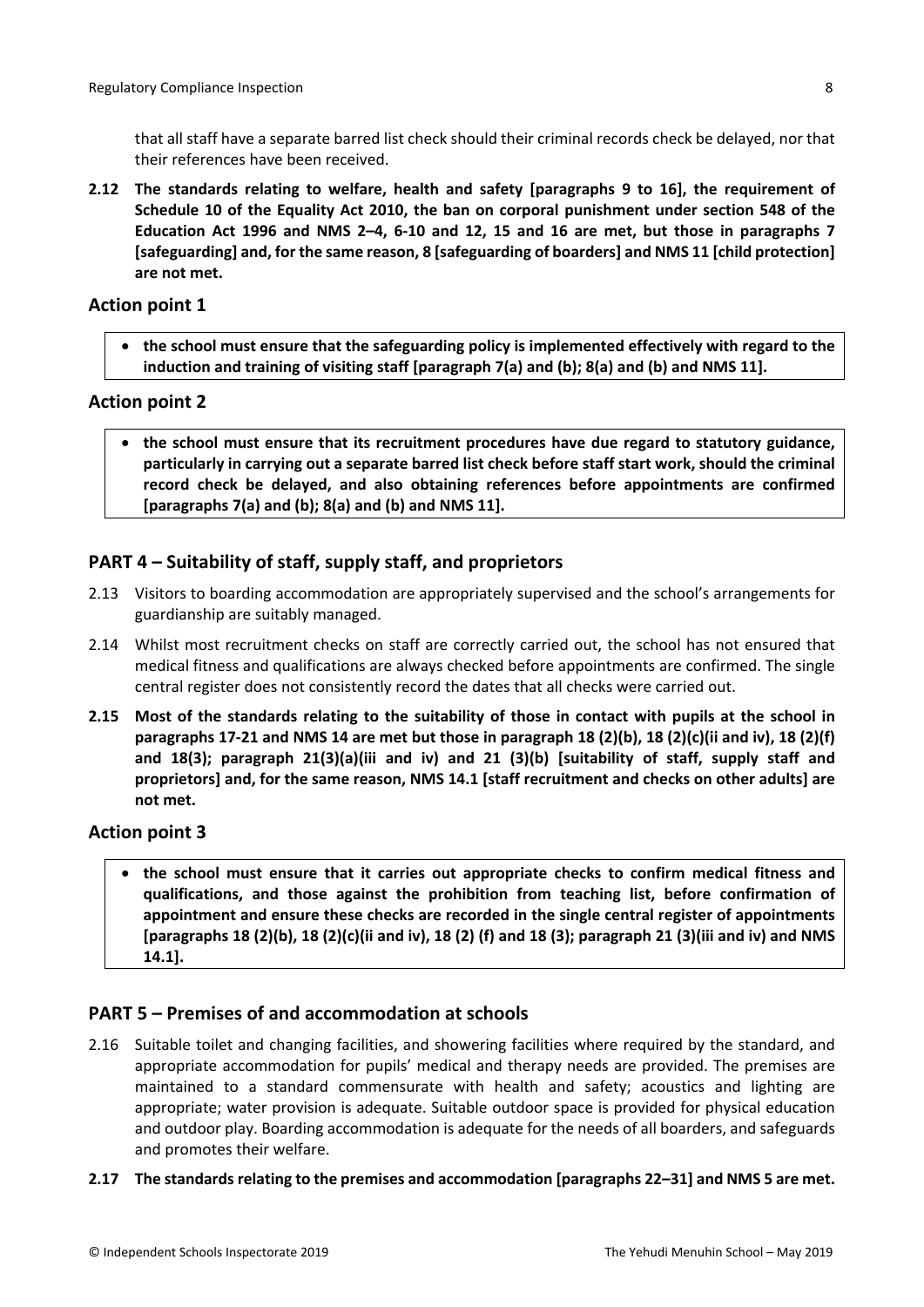# <span id="page-8-0"></span>**PART 6 – Provision of information**

- 2.18 A range of information is variously published, provided or made available to parents, inspectors and the Department for Education. These include details about the proprietor, the ethos of the school and the curriculum, and of the school's arrangements for admission, behaviour and exclusions, bullying, health and safety, first aid, details of the complaints procedure, and the number of complaints registered under the formal procedure during the preceding school year, and the provision for any pupils with education, health and care plans or English as an additional language. They also include particulars of the school's academic performance during the preceding school year, inspection reports and (for parents only) a report at least annually of their own child's progress. The safeguarding policy is posted on the school's website. A suitable statement of boarding principles and practice is published by the school.
- **2.19 The standard relating to the provision of information [paragraph 32] and statement of boarding principles [NMS 1] are met.**

### <span id="page-8-1"></span>**PART 7 – Manner in which complaints are handled**

- 2.20 Parental complaints, if any, are handled effectively through a three-stage process, (informal, formal and a hearing before a panel of three, one of whom isindependent of the school). Each stage has clear time scales, and at the third stage the panel can make findings and recommendations which are communicated to the complainant. Records are kept appropriately, including of any action taken, whether or not a complaint is successful, and identifying those relating to the boarding provision.
- **2.21 The standard relating to the handling of complaints [paragraph 33] and NMS 18 are met.**

### <span id="page-8-2"></span>**PART 8 – Quality of leadership in and management of schools**

- 2.22 Since there are shortcomings in safeguarding training and recruitment checks, the proprietors have not conducted sufficiently rigorous oversight to ensure that the leadership and management demonstrate good skills and knowledge in fulfilling their responsibilities to monitor whether standards are consistently met to actively promote the well-being of the pupils.
- **2.23 The standards relating to leadership and management of the school in paragraph 34 and NMS 13 are not met.**

#### **Action point 4**

 **the governors must ensure that leadership and management demonstrate good skills and knowledge and fulfil their responsibilities effectively, so that standards are consistently met and they actively promote the well-being of the pupils [paragraph 34 (1)(a), (b) and (c) and NMS 13.1, 13.3, 13.4 and 13.5].**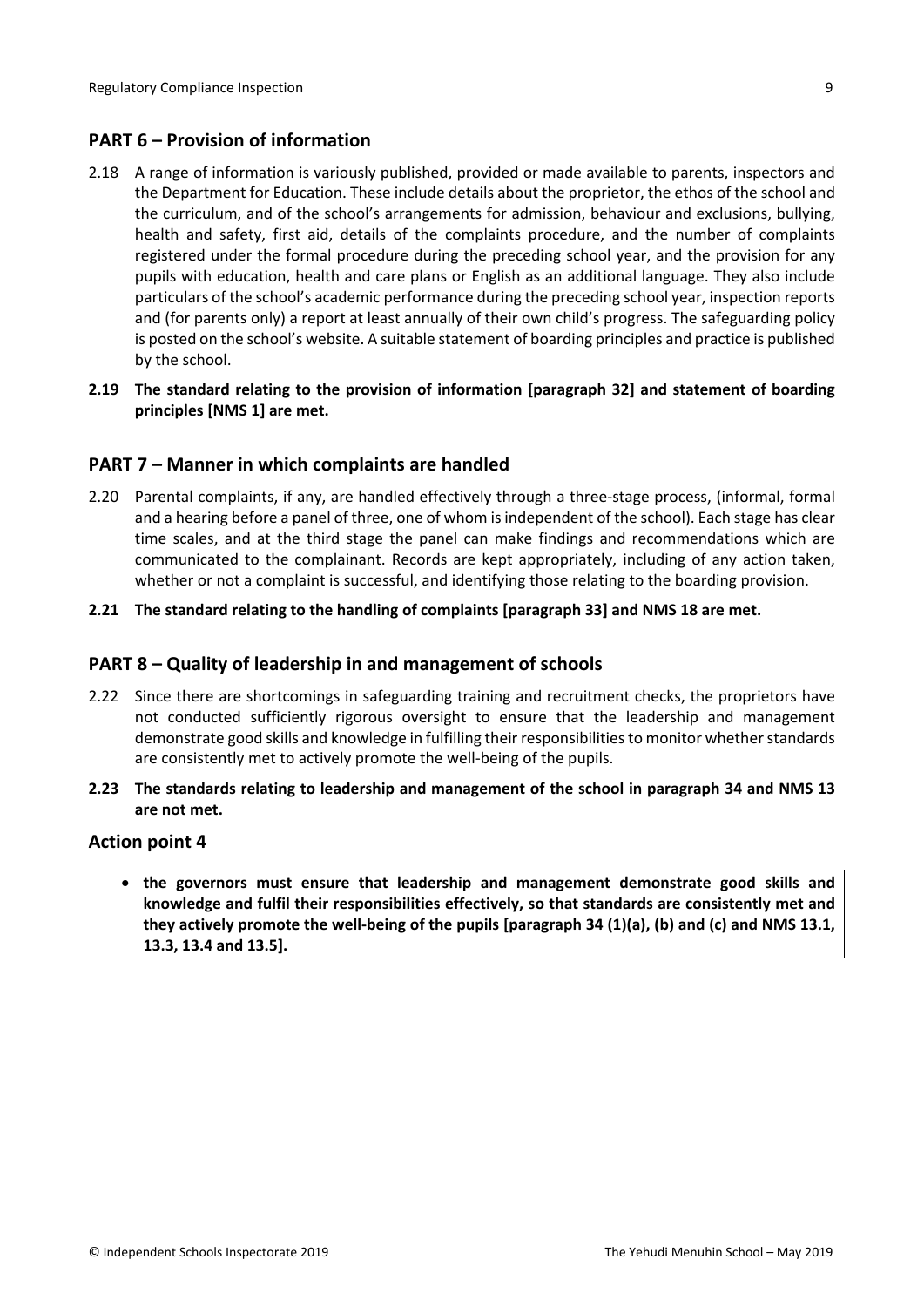# <span id="page-9-0"></span>**3. Educational Quality Inspection**

### <span id="page-9-1"></span>**Preface**

**The EDUCATIONAL QUALITY inspection reports on the quality of the school's work**. It focuses on the two key outcomes:

- The achievement of the pupils, including their academic development, and
- The personal development of the pupils.

Since the school was last inspected, the framework for inspection has changed. The current inspection framework uses different criteria and arrangements for grading from those used in previous inspection frameworks. The judgements made on this inspection are, therefore, not directly comparable to judgements made on previous inspections.

All independent schools are required to meet the requirements of the Independent School Standards. However, different inspectorates apply different frameworks that are suited to the different types of schools they inspect. The ISI terminology reflects quality judgements that are at least equivalent to those used by the national inspectorate, Ofsted. ISI reports do not provide a single overarching judgement for the school but instead give a clear judgement about key outcomes for pupils and information on the quality of the school's work.

### **The headline judgements must include one of the ISI descriptors 'excellent', 'good', 'sound' or 'unsatisfactory'.**

Where necessary, National Curriculum nomenclature is used to refer to year groups in the school. Where the school's own names differ from those used nationally, the details are given in the table below:

| School name    | National Curriculum name |
|----------------|--------------------------|
| D              | Year 6                   |
| C1             | Year 7                   |
| C <sub>2</sub> | Year 8                   |
| C <sub>3</sub> | Year 9                   |
| <b>B1</b>      | Year 10                  |
| <b>B2</b>      | Year 11                  |
| A1             | Year 12                  |
| A2             | Year 13                  |
| A3             | Post A Level             |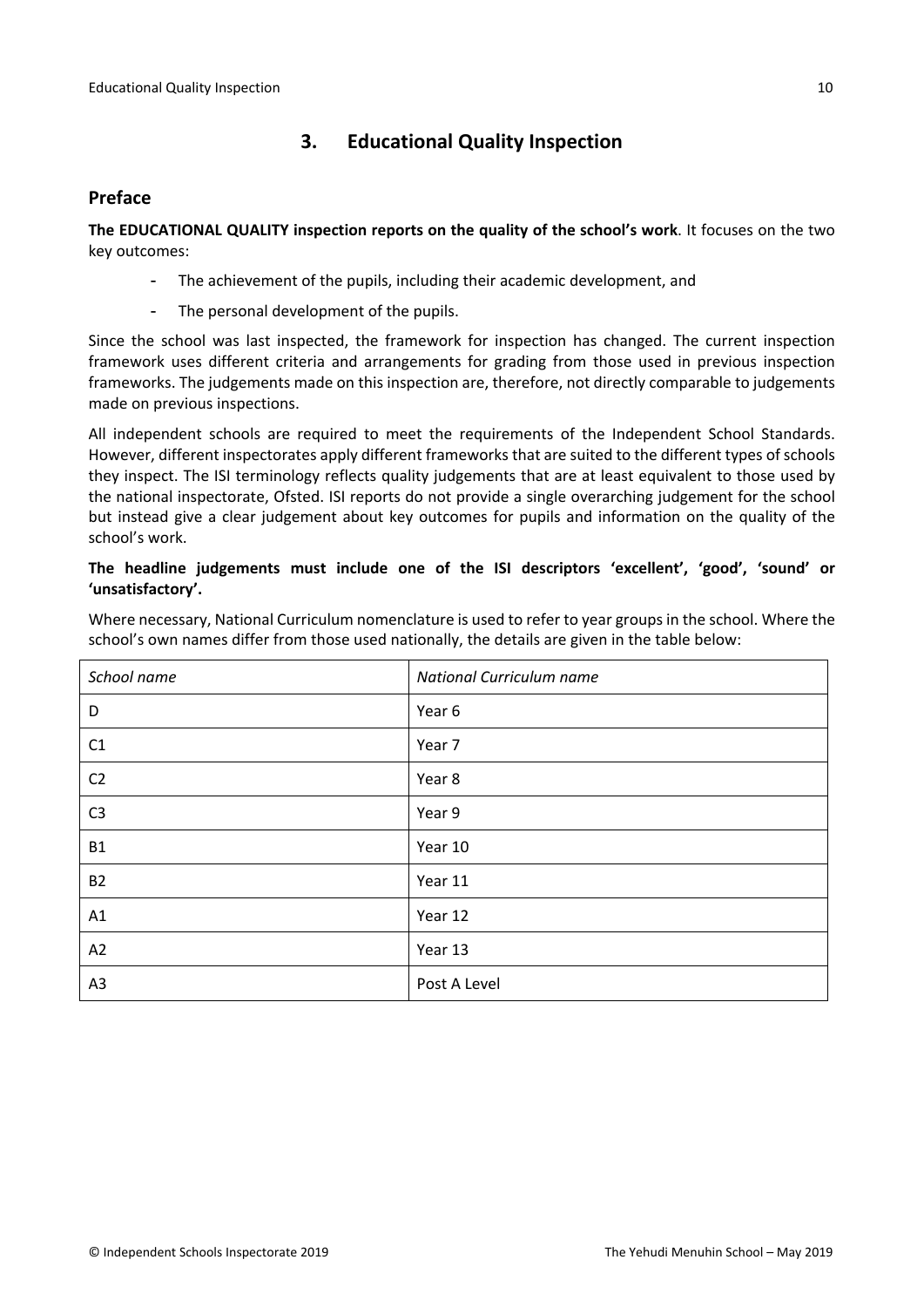# <span id="page-10-0"></span>**Key findings**

- 3.1 The quality of the pupils' academic and other achievements is excellent.
	- Pupils' exceptional musical talents are developed highly effectively to enable them to move on to successful careers in music.
	- Pupils achieve well above average results in public examinations despite spending less time on academic subjects than their peers in mainstream education.
	- Pupils, including those with EAL, communicate well, both linguistically and through their musical performance.
	- Disciplined study habits gained through rigorous practice enable pupils to demonstrate strong critical thinking skills which they apply to all their studies.
	- Pupils' attitude to learning is outstanding; concentration, self-discipline, initiative and collaboration underpin all their work.
- 3.2 The quality of the pupils' personal development is excellent.
	- High levels of confidence and self-awareness are developed by pupils as they progress through the school.
	- Pupils display a mature ability to make decisions, particularly about their future career path and what they need to do to achieve their goals.
	- Pupils' excellent spiritual awareness arises out of their strong connection and response to music as well as opportunities for quiet reflection.
	- Pupils are highly supportive of one another and their social skills are highly developed.
	- A strong appreciation and respect for the diverse cultures from which they come is evident throughout the pupil community.

# <span id="page-10-1"></span>**Recommendation**

- 3.3 In the context of the excellent outcomes, the school might wish to consider:
	- Strengthening further the support provided within the boarding community by exploring additional ways to consult and engage with boarders.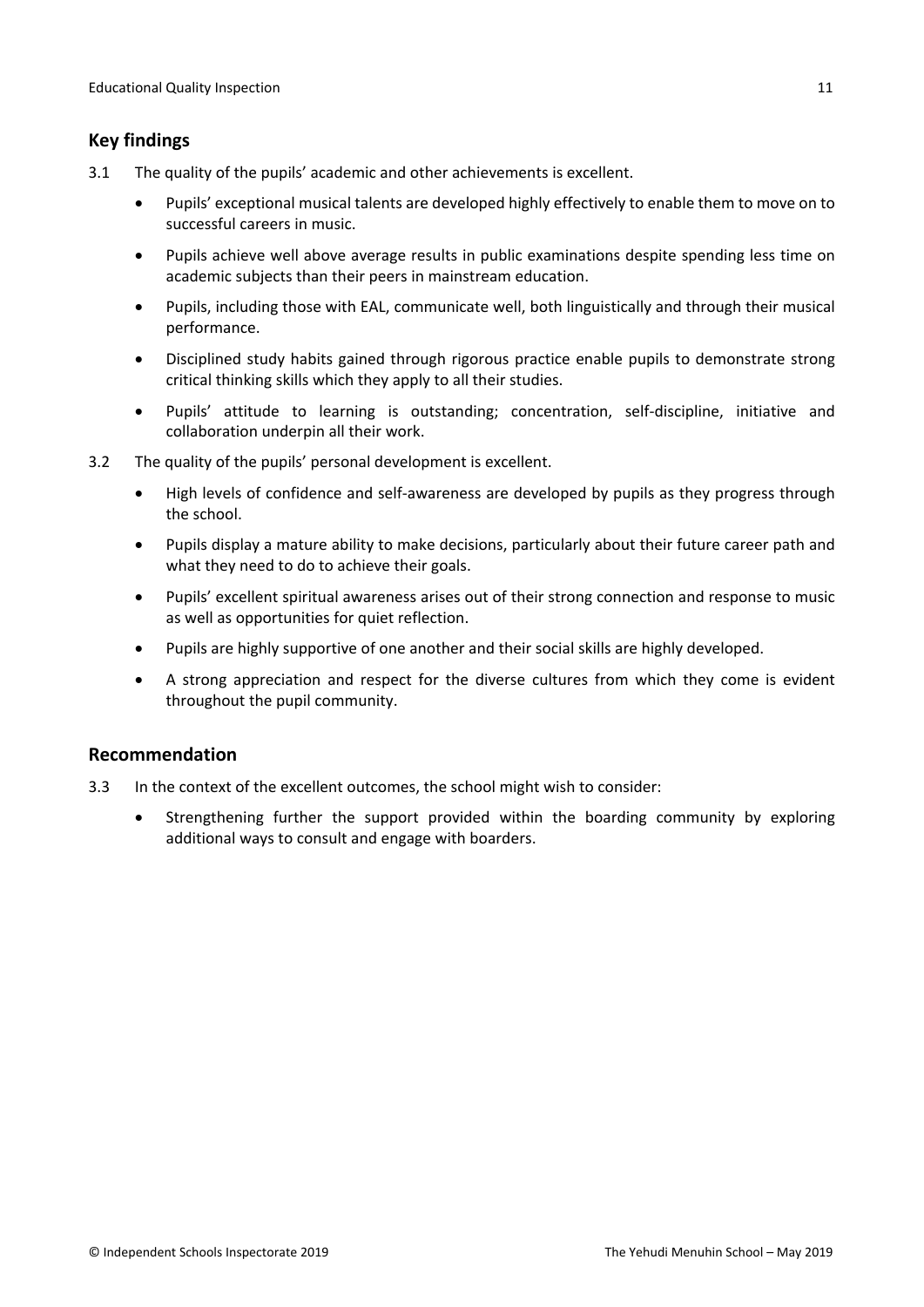# <span id="page-11-0"></span>**The quality of pupils' academic and other achievements**

- 3.4 The quality of pupils' academic and other achievements is excellent.
- 3.5 The pupils' exceptional musical achievements are developed through a strong emphasis on the individual and a recognition that each young musician has a unique voice and will develop on their own pathway. Pupils themselves display an astute sense of their own progress and all are particularly appreciative of the impact of their instrumental teachers in guiding their development and fostering their motivation. Pupils achieve outstanding success in their musical studies, demonstrated in a wide range of musical performances and competitions. As a result the overwhelming majority are wellequipped to move on to successful professional careers in music.
- 3.6 Pupils join the school at varying ages, many with EAL. Due to highly effective specialist support in learning English, together with support from their peers, pupils quickly acquire facility in English to become effectively bilingual and achieve well in public examinations. In 2015 junior pupils achieved results in key stage 2 examinations well above the national average. Results at GCSE in the years 2014 to 2017 have been well above the national average for maintained schools and results in combined science, coordinated science, and history IGCSE have been higher than worldwide norms. A-level results in the years 2015 and 2016 have been well above the national average for sixth formers in maintained schools and in 2017 results were above the national average. Pupils' performance at GCSE and A-level is a particular achievement given that they spend far less time on academic subjects than pupils in mainstream schools. Whilst the vast majority of pupils gain places at major conservatoires in the UK and abroad, their academic success equips them with alternative career choices. These levels of attainment, supported by scrutiny of pupils' work, lesson observation and interviews with them, indicate that throughout the school pupils make excellent progress. The very few pupils with SEND make good progress due to individual support in very small classes. In the pre-inspection questionnaires, a small minority of pupils and a few parents did not agree that boarding helps them with their academic work, though almost all pupils agreed that teachers help them learn and make progress, a view supported by their parents, almost all of whom agree that the school helps their child to develop skills for their future.
- 3.7 Pupils develop strong knowledge and skills in academic areas, exceptionally so in their musical development. The curriculum is broad considering the time constraints, and it includes as a key language German, to facilitate entry to higher education in Germany, for those pupils who so desire. Pupils' learning is well structured across year groups to allow for an appropriate balance in the development of their skills, which they apply confidently. For example, in a chemistry lesson, an older pupil knew the position of an element in the periodic table and was able to use this information to infer its properties. Pupils' instrumental studies are well supported by lessons in theoretical music and musicianship in which they demonstrate exceptional level of understanding of harmony, form and musical language; for example, pupilsin Year 8 recalled learning about ritornello in the baroque period to make parallels with the binary form of a Debussy prelude. Pupils can monitor their progress through marking which is generally regular and gives useful advice on how to improve; junior pupils, in particular, benefit from much oral feedback. A characteristic of teaching which maximises learning opportunities is strong teacher subject knowledge which enables lessons to be conducted briskly with clear instruction, so that no time is wasted. The pupils, who are determined learners and used to the discipline of music, respond positively to this style of teaching. Teachers have positive relationships with pupils and ensure that those who miss lessons due to music commitments are enabled to catch up. All pupils study art as a non-examined subject, and the work that is displayed around the school demonstrates the creativity and technical skill many possess.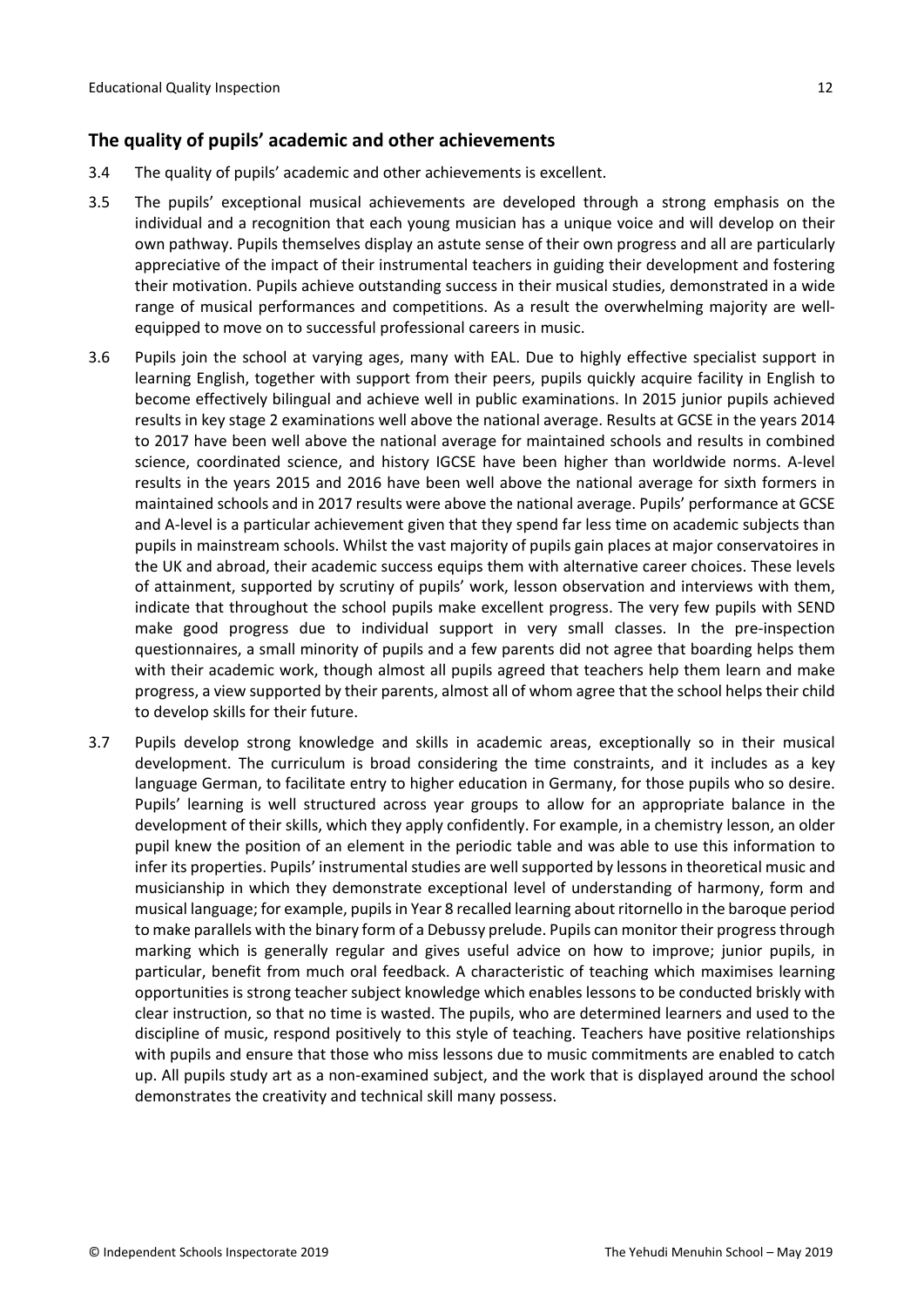- 3.8 The pupils' communication skills are excellent. Most speak confidently, such as when introducing themselves and giving brief programme notes before a performance. Most lessons encourage high levels of interaction between pupils who are encouraged to communicate their ideas and opinions with one another. The pupils hold strong well-reasoned opinions and enjoy debating in an informal but sometimes heated manner, for example during interviews when exchanging views about the value and dangers of competition. Those with EAL rapidly acquire competency in English through interactions with their peers and effective support from teachers and specialist staff. Pupils communicate profoundly and movingly in their music-making, demonstrating exceptional maturity. They listen with rapt attention to one another's performances and assert that their aural acuity and concentration are transferred from music to other lessons. Written work, as seen in excellent examples of extended writing in English and history, is of an extremely high standard. Older pupils read and analyse texts successfully and those interviewed spoke about their love of reading a wide range of literature encompassing diverse interests from Turkish poetry to *Das Kapital*.
- 3.9 Pupils' work in mathematics is strong, particularly in their accuracy in the manipulation of numbers and algebra. Younger pupils demonstrate good numeracy skills and develop and apply these across subjects, such as with data collection and graph work in science, and this is facilitated by online quizzes. Older pupils also apply mathematical skills competently in science, for example when using statistics in biology. Pupils are able to apply mathematical skills to more complicated problems, for example when successfully combining their knowledge of kinematics and vectors to solve problems about collisions in two dimensions. They take initiative and work well as a team; for example, some older pupils have set up an unofficial mathematics club which meets in the library regularly in the evening to work through problems.
- 3.10 Pupils make effective use of information and communication technology (ICT) to support their studies. They use ICT competently for desktop publishing in history, spreadsheets and graphs in mathematics, and data loggers in science, as well as for researching topics for discussion in modern foreign languages. Pupils tend to compose by hand but use composition software to bring works together. Some manage the control room in the Menuhin Hall for internal concerts. The school is aware that the use of ICT is an area for continued development.
- 3.11 Pupils' study skills are a significant strength. These are inculcated through the rigorous regime of practice and rehearsal which crosses over into academic areas so that pupils adopt a dedicated approach to study, both in class and in personal study time. Pupils transfer ideas between subjects; for example, creative writing describing a plane hijack combined vivid descriptive writing with ideas from physics such as inertia and Newton's first law of motion. Pupils capably analyse and evaluate sources, use mind maps and conduct research in history. They are able to hypothesise, for example predicting that increasing temperature would increase the rate of photosynthesis in science. Teachers use incisive questioning effectively to support the pupilsin drawing conclusions and to challenge them to think independently beyond the bounds of subjects; pupils are happy to take risks within a culture where it is acceptable to get things wrong. Pupils concentrate particularly well and show strong selfdiscipline. In their instrumental studies, they are accomplished in seeking clarification and interpreting advice. The collegial and empathetic relationships between staff and pupils enjoyed within the music department enable pupils to develop a mature and committed approach to their studies.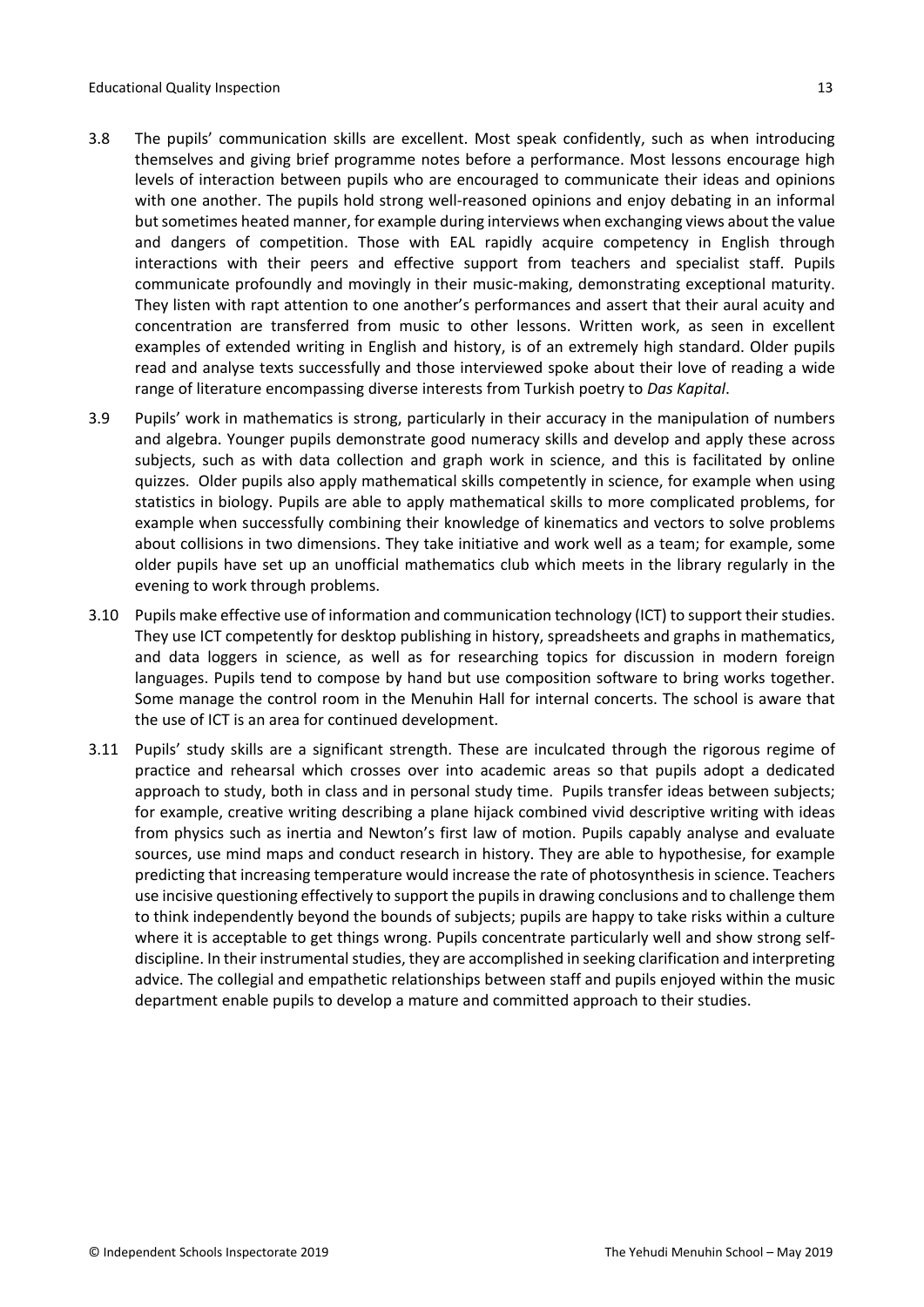- 3.12 Pupils' academic and other successes are excellent. Most relate understandably to music, where their achievement is exceptional. All pupils learn and grow as musicians by their participation in frequent concerts and pupils regularly participate extremely successfully in international competitions. Strong links with alumni who have become successful soloists and who visit, for instance, to give masterclasses, enable pupilsto grow in confidence and commitment to their art through opportunities to play with them, such as at the Founders Day concert which took place during the inspection. Pupils accompanied an internationally acclaimed artist in both Chopin piano concertos arranged for quintet and piano, part of which wastransmitted on the radio. Apart from music, pupils are successful in other activities as time permits, such as in national mathematics challenges. The annual school play is often written by the pupils with music composed and performed by them. Some pupils choose to take part in the Duke of Edinburgh's Award (DfE) Scheme, where they gain bronze and silver awards.
- 3.13 The pupils' attitude to learning is outstanding. It starts with music, which is foremost in every pupil's attention, but also flows into other areas of learning. Pupils work exceptionally hard to perfect their musical skills, being highly motivated and aspirational, discussing their learning with enthusiasm and pleased to be amongst other pupils with a similar passion. Completing academic work to their best ability is a priority. They are proactive in seeking help from their teachers if there is a topic they do not understand, and they are encouraged through the high expectations of their teachers and good relationships with them.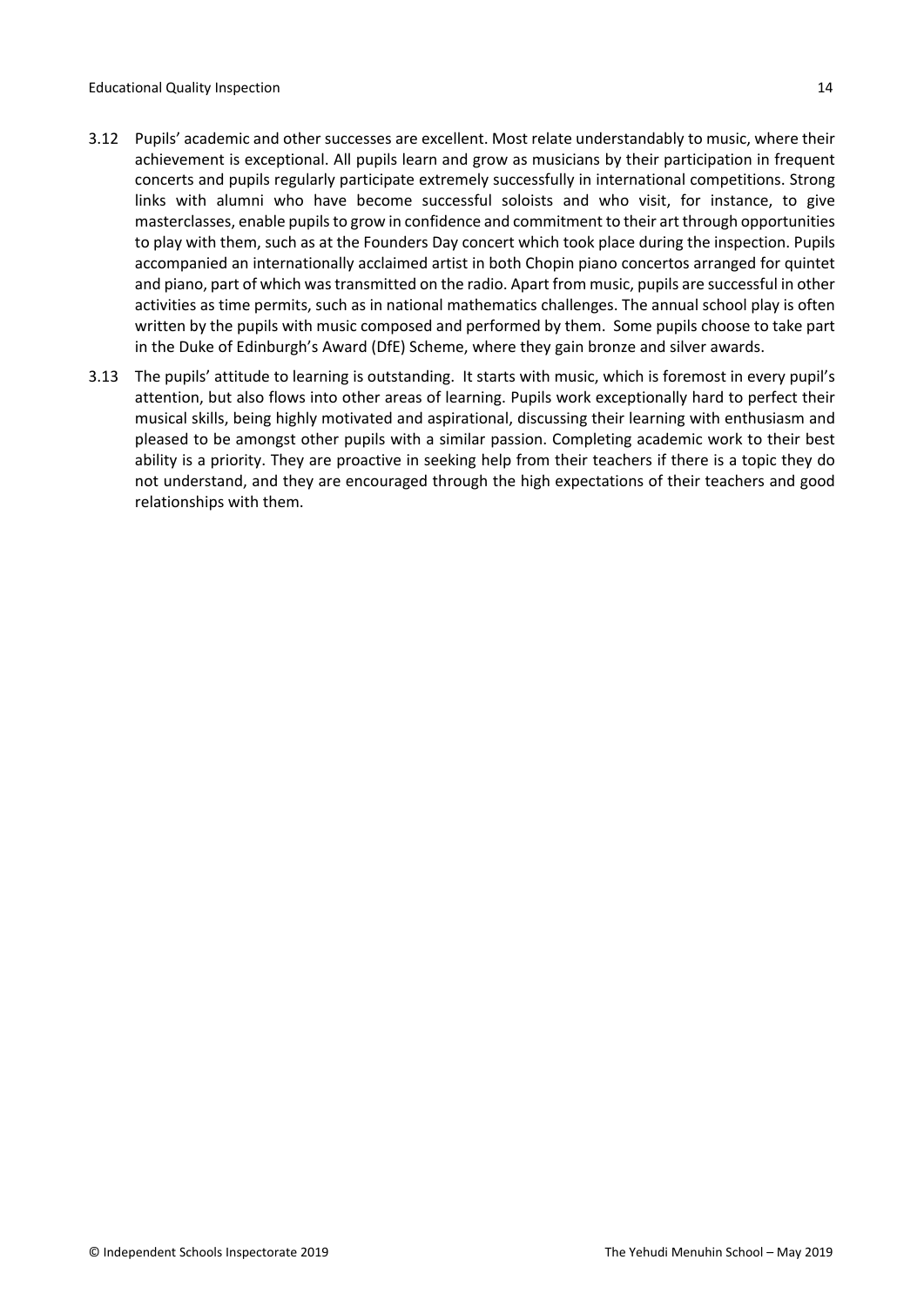# <span id="page-14-0"></span>**The quality of the pupils' personal development**

- 3.14 The quality of pupils' personal development is excellent.
- 3.15 As they move through the school, pupils develop the confidence and self-awareness they will need as performers so that when they leave they recognise their personal strengths and weaknesses, understand how to improve their learning and performance, and display appropriate levels of selfesteem, yet without conceit. This high level of self-awareness comes from both demanding nature of their performance programme and the mature level of thought expected from their teachers which drives their strong work ethic. Academic classes are small so that pupils receive individualised support in a nurturing environment. Boarders state that the boarding community provides additional opportunities to develop their confidence, independence and preparedness for the next stage in their education, such as ensuring they develop a good routine for practising and self-organisation. Pupils are clear about their goals in music and feel well prepared musically for the next stage in their training. Whilst older pupils express confidence in their resilience and preparedness for the profession, they are aware that their general resilience is not necessarily as well-developed, questioning whether pastoral supervision is sometimes over-zealous. Inspectors noted that pupils are generally resolute in managing a busy timetable where staff strive to balance the competing pressures of keeping up with academic work as well as musical commitments. Whilst this necessarily brings tensions, most pupils successfully develop the emotional strength and adaptability they require.
- 3.16 Pupils demonstrate a mature ability to make sensible decisions. For example, junior pupils are given opportunities and supported in making decisions that contribute to successful learning. In their relationships they are encouraged to resolve issues themselves with the teacher as a support. Pupils have some flexibility to decide how to manage their time such as whether to do extra practice or attend an activity. Although some of the older pupils expressed a view that they are not able to make decisions appropriate to their age, inspectorsfound that they have appropriate freedom of choice and age-appropriate responsibility in making decisions, such as through the school council and weekly boarders' meetings. The school listens and responds to the views of pupils, as seen in feedback at morning meeting, and the leadership seeks to find an appropriate balance between maintaining a safe environment and permitting a degree of flexibility for older pupils to make decisions for themselves.
- 3.17 Pupils' spiritual awareness is exceptionally strong; some are very reflective and philosophical. They appreciate the need for reflection as a release in their busy lives and this is achieved through the morning meetings and other opportunities such as yoga and Alexander technique. Pupils display a sense of inner calm and peace when they sing reflectively a Bach Chorale without words each morning. The art room is a valuable space where pupils can express themselves through another avenue. The wide variety of cultures and religions at the school promotes an atmosphere of inclusivity, and spirituality is implicit in pupils' response to music and respect for both aesthetic and non-material values. The leadership's promotion of a holistic musical education, which encourages pupils to develop as thinkers as well as musicians*,* has a profound impact on the spiritual development of the pupils. They experience the depth of emotion they themselves express in their playing and perceive in that of others, so that they are much attuned to spiritual depth and using music to communicate what they have to say.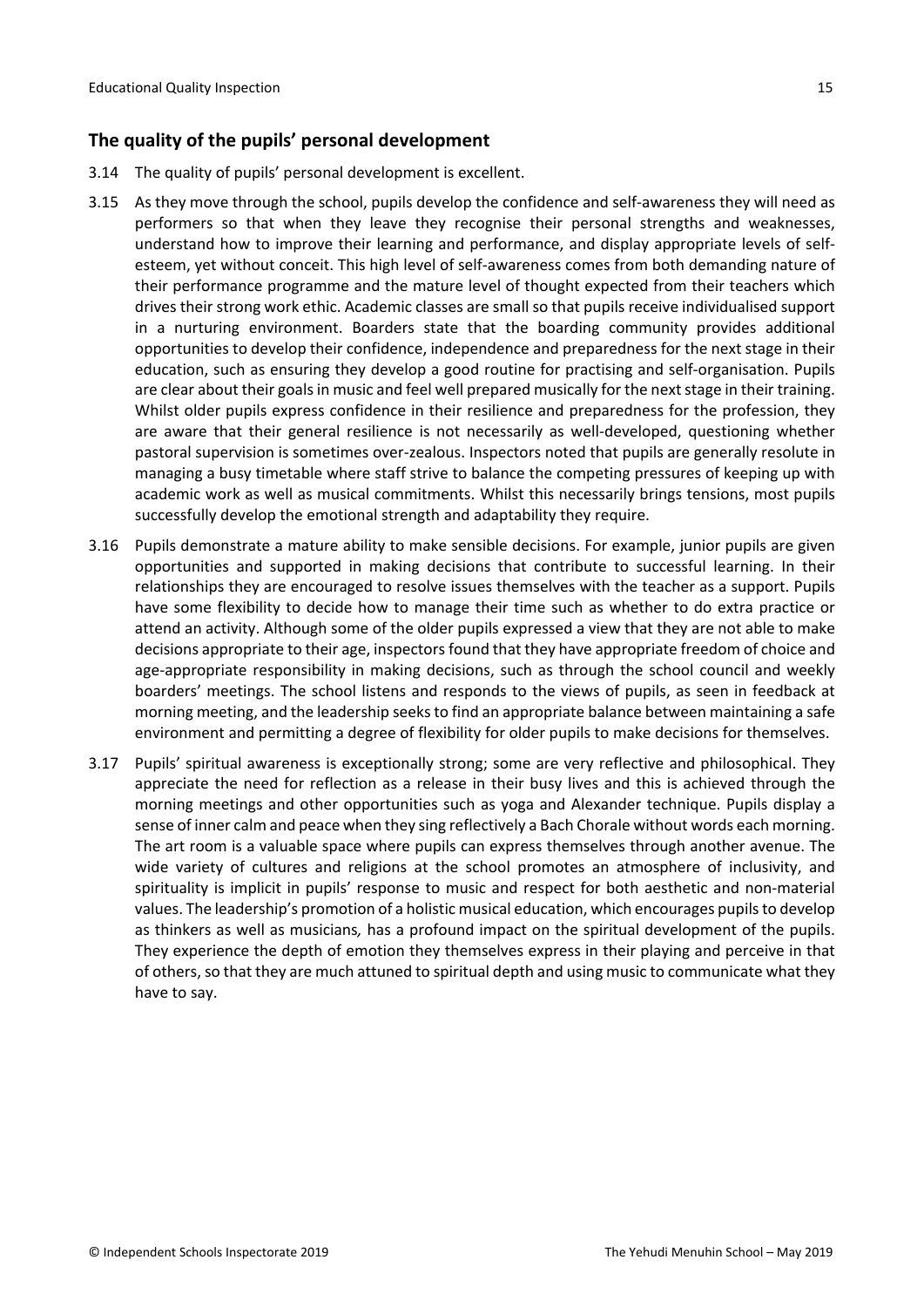- 3.18 Pupils' moral understanding and their behaviour is excellent and a reflection of the high expectations of staff and the positive sibling-like role modelling by older pupils, which creates a culture of mutual support within the school. They are attentive during both lessons and concerts, and are polite and courteous as they move around the school. They demonstrate a clear sense of right and wrong and an understanding of consequences, take responsibility for their behaviour and show initiative, often linked with an implicit awareness and empathy of the needs of others. They have a particularly welldeveloped self-discipline for their age, gained from their musical studies. Older pupils express frustration, as developing adults, with perceived restrictions on their liberty but, ultimately understand how to express this in an appropriate manner such as through the school council. In their responses to the questionnaires, most parents and pupils agreed that the school promotes good behaviour and all the staff indicated that pupils display positive behaviour and attitudes towards others.
- 3.19 Pupils have a clear understanding of the importance of a healthy lifestyle and keeping safe, gained from regular coverage of these aspects in science and personal, social and health education lessons. Pupils appreciate the role of exercise in physical and mental health and report that opportunities for sport have improved with increased swimming sessions, table tennis and football. They have an excellent understanding of healthy eating and, although a minority of boarders expressed some dissatisfaction about food in their questionnaire responses, inspection evidence found that the variety, quality and quantity of food was suitable. A minority of pupils were less positive about leading a healthy lifestyle and the balance of free time and activities. Inspection evidence indicates that given the special nature of the school, a suitable balance is offered. In the questionnaires, a very small minority of boarders did not feel their needs were well understood, or that their concerns would be listened to, a view reiterated to inspectors, particularly by older boarders. Inspection evidence indicates that the school is committed to boarders' welfare, but that since home is far away for many pupils and pressures are greater than for non-musicians, many boarders do not feel confident in confiding their concerns in those who have direct responsibility for their pastoral care. Pupils state that they feel safe at school and, in their questionnaire responses, are all confident they how to stay safe online.
- 3.20 The pupils' social development is outstanding, due in part to the role that boarding plays in encouraging socialisation and helping pupils learn to live and work as part of a community. The family nature of the community, as well as the close and positive relationships between pupils of different ages, are significant factors, together with the act of collective music making, particularly in chamber music groups, where awareness of the complex interplay between different parts, is a potent demonstration of the art of collaboration. Due to frequent opportunities for co-operative learning, pupils show high regard for one another's opinions and contributions as seen in science with junior pupils where strong teamwork was evident. Pupils readily take initiative; for example, many will seek out their own repertoire in music and rehearse with a group of friends independently of adults, demonstrating a natural collaboration and trust between one another which accelerates their progress. Pupils work together successfully to achieve common goals in DfE expeditions and in volunteering activities, such as in local charity shops and assisting with lighting in the Menuhin Hall.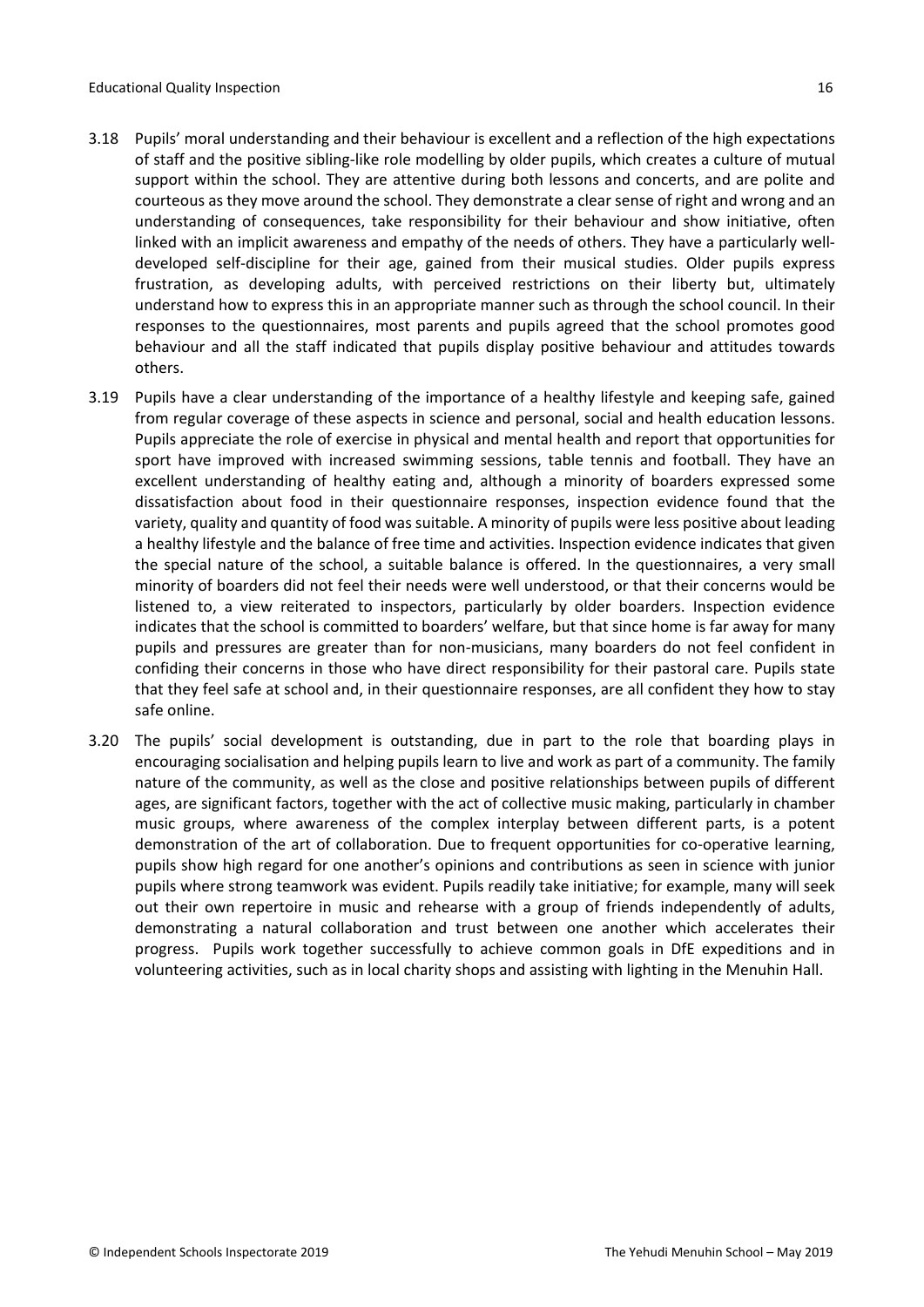- 3.21 Pupils exhibit a strong sense of responsibility for one another and, although there are no formal positions of responsibility within the school, they learn to appreciate the importance of contributing to both their school and the wider community. Pupils act as mentors, provide informal emotional support within boarding and undertake duties within the boarding houses. They take responsibility for leading some rehearsals, have opportunities to lead sections and, when older, lead warm-up sessions prior to practice. They stage manage concerts reliably and some volunteer to lead the Saturday morning meeting. Pupils of all ages take music into the community through the school's outreach programme, for example when engaged in a composition project with local secondary schools or performing in primary schools and care homes. They articulate a strong sense of giving back through their musical talents. Pupils raise funds for charity such as by selling plants they have grown or organising a Valentine's Day raffle to support a children's charity as part of their DfE work. Their concert tours in the UK and abroad widen their contribution to others.
- 3.22 Pupils throughout the school have a mature appreciation for one another's cultural backgrounds. They are brought together by their musicality and, although they come from a wide range of national, social and religious backgrounds, they all have a great respect for each other. For example, in discussions junior pupils articulated a strong regard for the diverse community in which they live and described how it enriches their experiences. Pupils indicated that disrespect towards others was rare. In tutor groups they talk about where they come from, and they also learn about other cultures through school events such as languages day and opportunities to celebrate the cuisine of different countries. Their awarenessisfurther heightened through their exposure to such a wide variety of music. All the parents and staff and almost all pupils agreed that the school encourages them to respect and tolerate other people.